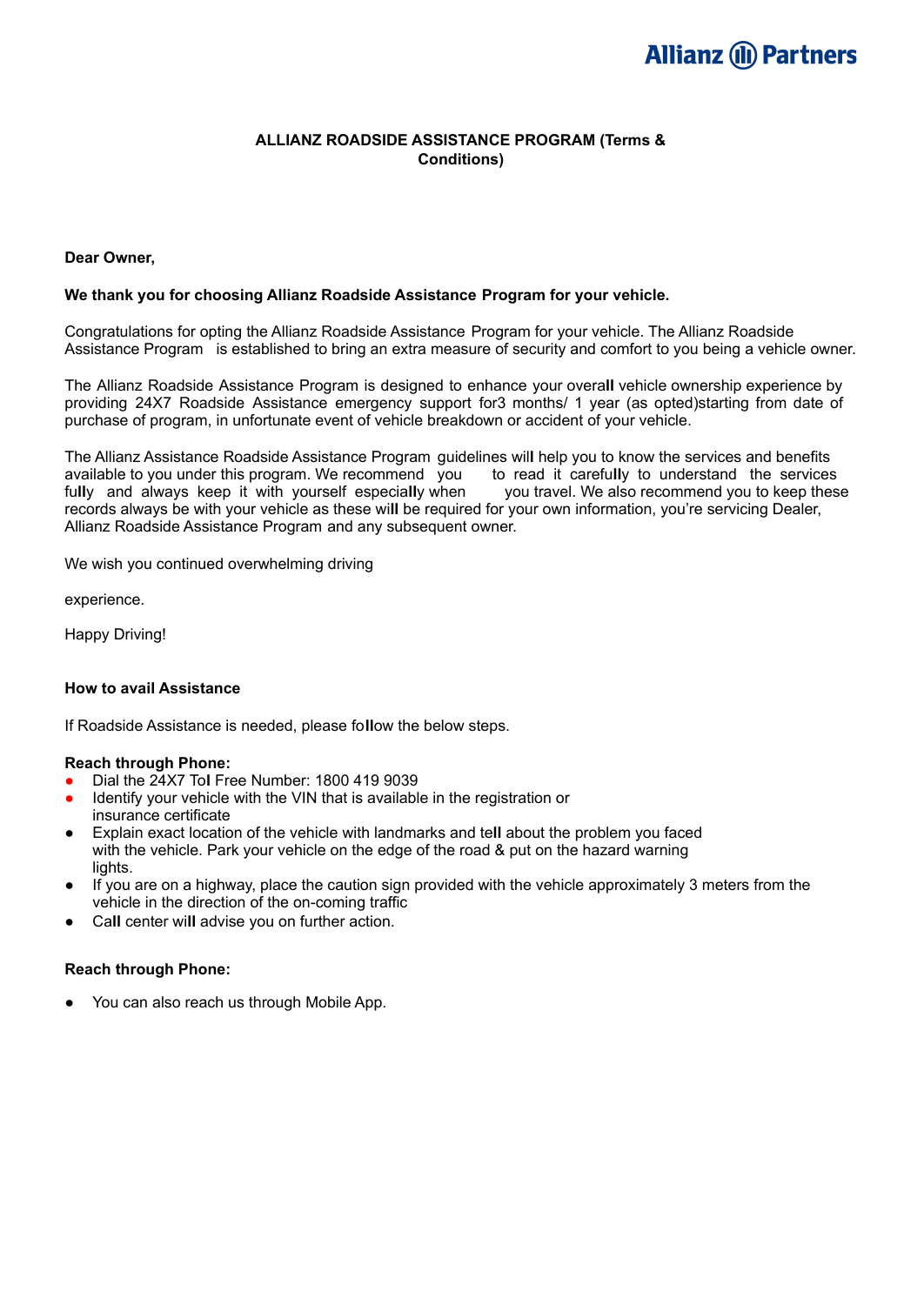# **A.General Information**

## **A.1 Roadside Assistance Coverage**

- 1) **Roadside Assistance Coverage:** These Terms and Conditions explain the Roadside Assistance cover.
	- a. **Start date of the cover:-** Start Date of the Roadside Assistance Coverage is the Date written on policy schedule/ welcome letter. Allianz Roadside Assistance Program protects you and your Vehicle for a period of 3/months/12 months from the Cover start date depending upon the program plan chosen by you.
	- b. **End date of the cover:-** End Date of the Roadside Assistance Coverage is the date when the Roadside Assistance Coverage shall expire/end. The end date of Roadside Assistance Coverage written on policy schedule/ welcome letter. Depending upon the program plan chosen by you Allianz Roadside Assistance Program protects you and your Vehicle for a period of 12 months beginning from the Cover start date.

## **A.2 Service Provider / We / Us / Our**

**Service Provider / We / Us / Our** means AWP ASSISTANCE (INDIA) PRIVATE LIMITED (FORMERLY KNOWN AS 'AGA ASSISTANCE (INDIA) PRIVATE LIMITED) CIN: U63040HR2007PTC041459, a Company incorporated under the Companies Act, 1956, having its Registered office at 1st Floor, DLF Square, DLF City, Phase II, M Block, Jacaranda Marg, Gurgaon-122002 (hereinafter referred to as "AWP" or company).

## **B.Summary of covered events and coverages**

| S.No           | <b>Breakdown reason</b>                 | <b>Assistance</b>                                                                                                                                                                                                       |
|----------------|-----------------------------------------|-------------------------------------------------------------------------------------------------------------------------------------------------------------------------------------------------------------------------|
|                | Discharged battery or flat Battery      | Minor Onsite Repairs/roadside Repair                                                                                                                                                                                    |
|                |                                         | Towing wherever Onsite Repairs/roadside Repair<br>is not possible                                                                                                                                                       |
| $\overline{2}$ | Lack of Fuel                            | Delivery of upto 5 litres of fuel (petrol or diesel) -<br>cost of fuel to be borne by customer                                                                                                                          |
| 3              | Wrong Fuel/Other Fuel Problem           | Minor Onsite Repairs/roadside Repair                                                                                                                                                                                    |
|                |                                         | Towing wherever Onsite Repairs/roadside Repair<br>is not possible                                                                                                                                                       |
| 4              | Key issue:- Locked/Lost key/Broken keys | Delivery of duplicate key from home/office if within<br>same city                                                                                                                                                       |
|                |                                         | Towing wherever Onsite Repairs/roadside Repair<br>is not possible                                                                                                                                                       |
| 5              | Flat tyre                               | Minor Onsite Repairs/roadside Repair                                                                                                                                                                                    |
|                |                                         | Towing wherever Onsite Repairs/roadside Repair<br>is not possible due to multiple flat tyre                                                                                                                             |
| 6              | Mechanical or Electrical breakdown      | Towing to the nearest Authorised Dealer -<br>coverage up to 50 kms from city center                                                                                                                                     |
| 1              | Accidental Breakdown                    | Towing to the nearest Authorised Dealer -<br>coverage up to 50 kms from city center                                                                                                                                     |
| 11             | Taxi                                    | This will be a coordination only benefit where<br>Allianz Partners upon request from customer, will<br>be arranging for Taxi services, however the taxi<br>fare on actuals will be borne by customer<br>himself/herself |
| 9              | <b>Urgent Message Relay</b>             | Urgent message relay service to contact with your<br>family, friends, and/or work colleagues in the<br>event of a vehicle breakdown or accident                                                                         |

*Number of services covered under policy duration: 2*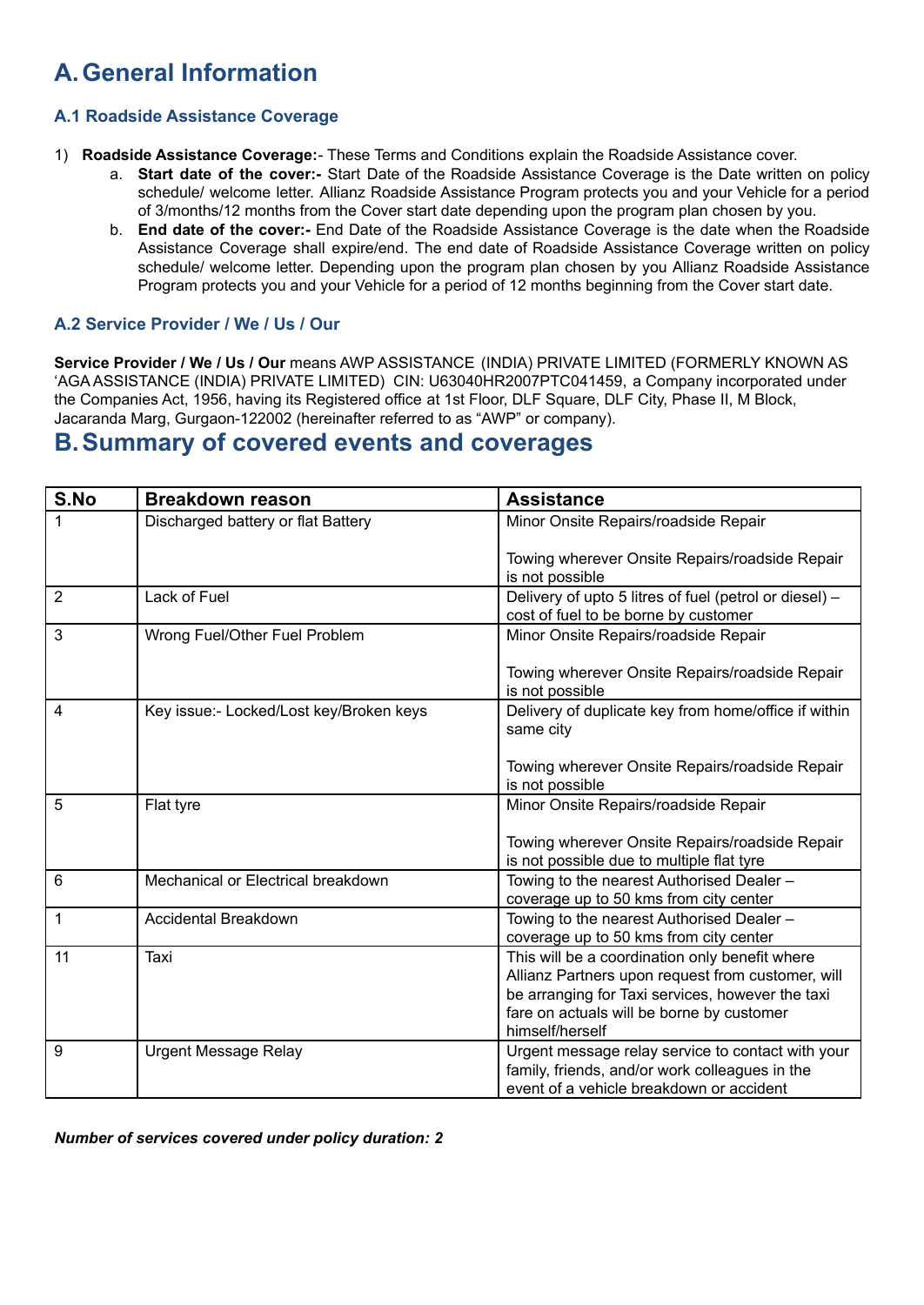## **C. Contractual Partner and Geographic scope**

**Policyholder/Customer/Covered Person / You:** The Beneficiary who is using the Vehicle for their own personal use and who is not a motor trader, garage, business or individual dealing in the buying and selling or repair of motor Vehicles.

The Beneficiary is also referred to as The Covered Person or You (or Your, where applicable).

#### **Geographic scope of Coverage:-**

Your coverage is valid across your city of residence as long as the vehicle has broken on gazetted, bitumen road. The coverage is available 24 X 7 X 365 during the currency of your policy

# **D. Definitions**

## **D.1 General Definitions**

**(We, Us, Our):** Assistance provider organizing all assistance services after a covered event.

**Customer:-** the owner of the covered vehicle in whose name this policy has been issued.

**Beneficiary:** All authorised drivers and all non-paying passengers of the covered Vehicle up to the maximum included in the manufacturer's Vehicle specification who were using the covered vehicle at the time of its breakdown. Hitchhikers are excluded. For the purpose of this policy, the word beneficiary includes customer.

**Covered Event :** Any event as defined in the Section B "Summary of covered events & Coverages", more so defined in section D2 "Definition of Events" section, providing entitlement to Our assistance services to the Beneficiary.

Family: Covered Person's spouse, civil union partner or domestic partner and their children and stepchildren, who resides at the same Home address as the Covered Person.

**Home :** Your main place of residence in India for legal and tax purposes.

**Immobilization of the Vehicle :** An event which makes it technically impossible to operate the Vehicle or prevents its safe use.

**Covered Vehicle:** means vehicle used for personal/private purposes. The covered vehicle must be duly registered with the Road transport authorities) (or will be registered within a time frame of one month from the date of sale of covered vehicle) and is authorized to be used on public roads.

## **D.2 Definition of Events**

**Mechanical or Electrical breakdown:** Any unexpected mechanical, electrical or electronic failure, which results in the Immobilization of the covered Vehicle, including flat battery.

**Accidental breakdown:-** Any sudden unforeseen and involuntary event, collision, impact against a fixed or moving object or crash which results in the Immobilization of the covered Vehicle and which requires repair in a body repair shop.

**Discharged battery or flat Battery:-** Immobilization of the Covered Vehicle as a result of such Covered Vehicle having run out of the battery

- **a)** due to any pilot error (such as covered vehicle lights mistakenly left on) resulting in battery getting discharged
- **b)** Covered vehicle battery having outlived its shelf life resulting in a flat battery and possibly requiring a replacement

Lack of fuel: Fuel shortage, having the effect of immobilizing the covered Vehicle at the incident site and requiring on the spot assistance or towing to a repair shop.

**Wrong fuel/Other Fuel Problem :** Wrong Fuel, Frozen Fuel or Polluted Fuel, having the effect of immobilizing the covered Vehicle at the incident site and requiring on the spot assistance or towing to a repair shop.

**Key issue:- Locked/Lost key/Broken keys:-** Vehicle Keys that are locked in the covered Vehicle, damaged, lost or stolen and resulting in on the spot assistance or towing to a repair shop.

**Flat tyre(s):** Deflation of one or more tyres, which makes safe use of the covered Vehicle impossible, resulting in Immobilization of the Vehicle at the incident site and requiring on the spot assistance or towing to a repair shop.

# **E. ASSISTANCE SERVICES - Vehicle PASSENGER(S) ASSISTANCE**

If the covered Vehicle is immobilized due to any event defined in Paragraph D.2, and can no longer be used on the public roads pursuant to the applicable road traffic regulation, We will provide:

## **E.1 Roadside and Towing Assistance**

#### **E.1.1 Roadside Repair**

If the covered Vehicle is immobilized due to any event defined in Paragraph D.2,

We will arrange an assistance by our closest or most appropriate service provider in order to determine the fault and if possible conduct a roadside repair to enable the covered Vehicle to be safely driven again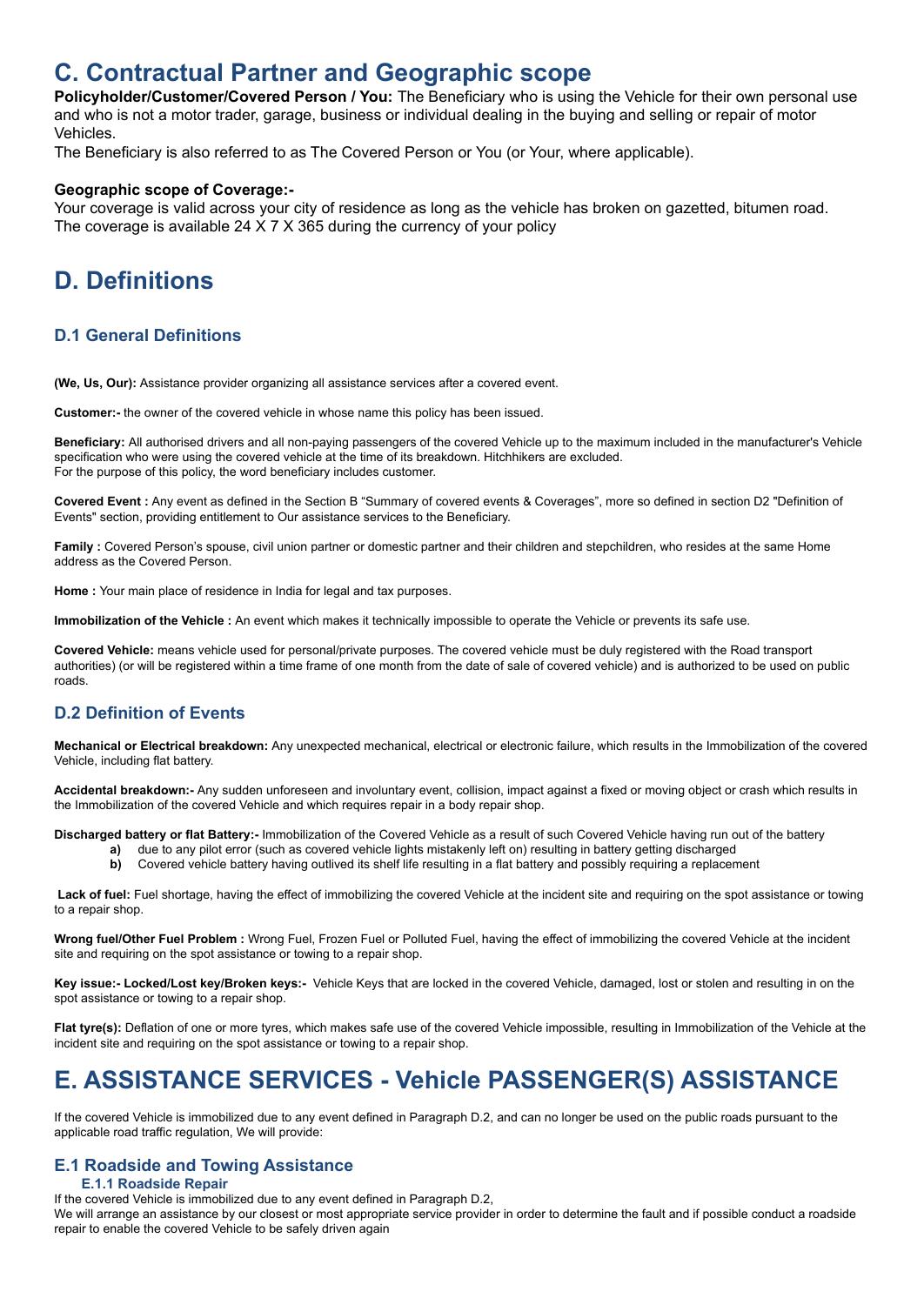#### **E.1.2 Roadside assistance / Towing**

If the covered Vehicle is immobilized due to any event defined in Paragraph D.2, and if the covered Vehicle cannot be repaired on the spot / at the roadside, a recovery Vehicle will be provided to transport it to the nearest Authorized dealership. Passengers/Beneficiaries will either: travel in the recovery vehicle to the repairer; arrange a replacement vehicle at their own cost; or complete journey by taxi / public transport; use accommodation assistance provided by the company

Rescue when the covered vehicle has fallen in ditch/valley:- In case the covered vehicle a breakdown due to fall in ditch/valley, then the company shall provide assistance by deploying Specialized vehicles such as cranes/hydra trucks and rescue/extract the covered vehicle from ditch/valley. Rescue of covered vehicle in such cases invariably results in certain consequential damage to the covered vehicle. Assistance in such cases shall be provided only after an explicitly written or verbal consent by the beneficiary. The company shall in no case be liable for any consequential damages to the covered vehicle.

**Inter border vehicle transfer:** In cases of assistance/towing of the vehicle where the breakdown location

is in one Indian state while the vehicle has to be towed to a dealership which is located in another Indian state, then:-

- i. All relevant documents for interstate movement of the vehicle by a tow truck has to be coordinated and arranged by the customer and provided to AWP before the handover of the vehicle.
- ii. Any charges levied by local authorities such as taxes, octroi charges, etc are to be paid by the customer.
- iii. Way Bill (if any) to be provided by the dealership where vehicle is being towed.
- iv. In case authorities at the border hold the vehicle despite presence of all relevant documents, the responsibility of getting the vehicle released will be that of the customer. In case there is any damage to the vehicle while being held by state authorities, AWP shall not be held liable for any such damage. AWP will also not be held liable for any consequential damage or loss that the customer might have suffered on account of the vehicle being held by state authorities.
- v. In case the vehicle is detained at the border for greater than 2 hours and AWP's fleet is also not released by the authorities, subsequent waiting charges  $\omega$  Rs. 2000 per hour shall be payable by customer

**Accidental cases:** In cases where the police authorities have registered an FIR or are in a process of registering an FIR or are investigating a case or have taken possession of the vehicle, Assistance services can be activated only after Police authorities/courts have given a clearance to the vehicle / have released the possession of vehicle. In such cases it is the duty of the customer to obtain such clearances. AWP can take handover of the vehicle only after clearances have been obtained and the customer / customer's representative is available to provide appropriate handover of the vehicle to the towing representative from the police authorities

### **E.2 Passenger Assistance**

**Taxi Benefit:** We will organize the return to Your Home or continuation of journey for all Beneficiaries to their place of residence or to their final destination by a company hired taxi subject to:-

Covered vehicle has a breakdown due to a reason requiring it to be towed to the nearest dealership for further repair Every km travelled/to be travelled by the beneficiary shall be charged to the beneficiary and the additional cost will have to be settled by the beneficiary directly with the taxi provider.

Role and responsibility of Allianz Partners will end once the taxi has been arranged for the customer, Allianz Partners will not be held liable for any direct or consequential loss on account of this benefit or quality of the taxi driver/taxi

**Urgent Message Relay:** You will be provided with urgent message relay service to contact with your family, friends, and/or work colleagues in the event of a vehicle breakdown or accident.

## **F. Exclusions and Limitations**

Your Roadside Assistance Cover does not cover any of the events stated in this section.

We will not assist or reimburse You or beneficiaries in the event of a call for assistance or claim caused by, arising from or in connection with the following:

- a) Cooling Period means that the Entitlements are available after 10 days, all the benefits under the roadside assistance program became available 10 days after from the purchase date of the program
- b) Any loss, Theft, damage, death, bodily injury, cost or expense that is not directly associated with the incident that caused You to claim, unless expressly stated in this policy.
- c) Ionizing radiation or radioactive contamination from any nuclear fuel or the nuclear waste arising from burning nuclear fuel
- d) Radioactive, toxic, explosive or other dangerous properties of any explosive nuclear equipment or nuclear part of that equipment
- e) War, invasion, acts of foreign enemies, terrorism, hostilities (whether war be declared or not), civil war, rebellion, revolution, insurrection, military or usurped power, riot or civil commotion
- f) Declared natural disasters as following specified events due to natural causes: Hail, flood, storm, hurricane, rain, sleet or snow, wind, lightning or other similar event when officially declared as a natural disaster by the authorities and which results in the immobilization of the Vehicle
- g) The consequences of the use of drugs, narcotics and similar products not medically ordered and the abuse of alcohol,
- h) The consequences of intentional acts from the covered or the consequences of fraudulent/negligent/dishonest acts, suicide attempts or suicides,
- i) Costs incurred without our prior agreement, or that are not specifically stated as being covered within this policy.
- j) The consequences of incidents occurring during events, races, or motorized competitions (or their tests), subject to prior regulations of the public authorities, when the Covered Person participates as a competitor,
- The cost of replacement parts unless specified in Your Assistance Coverage document
- l) The beneficiary/beneficiaries or any other third party organising any of the services detailed in this policy without first having authorisation from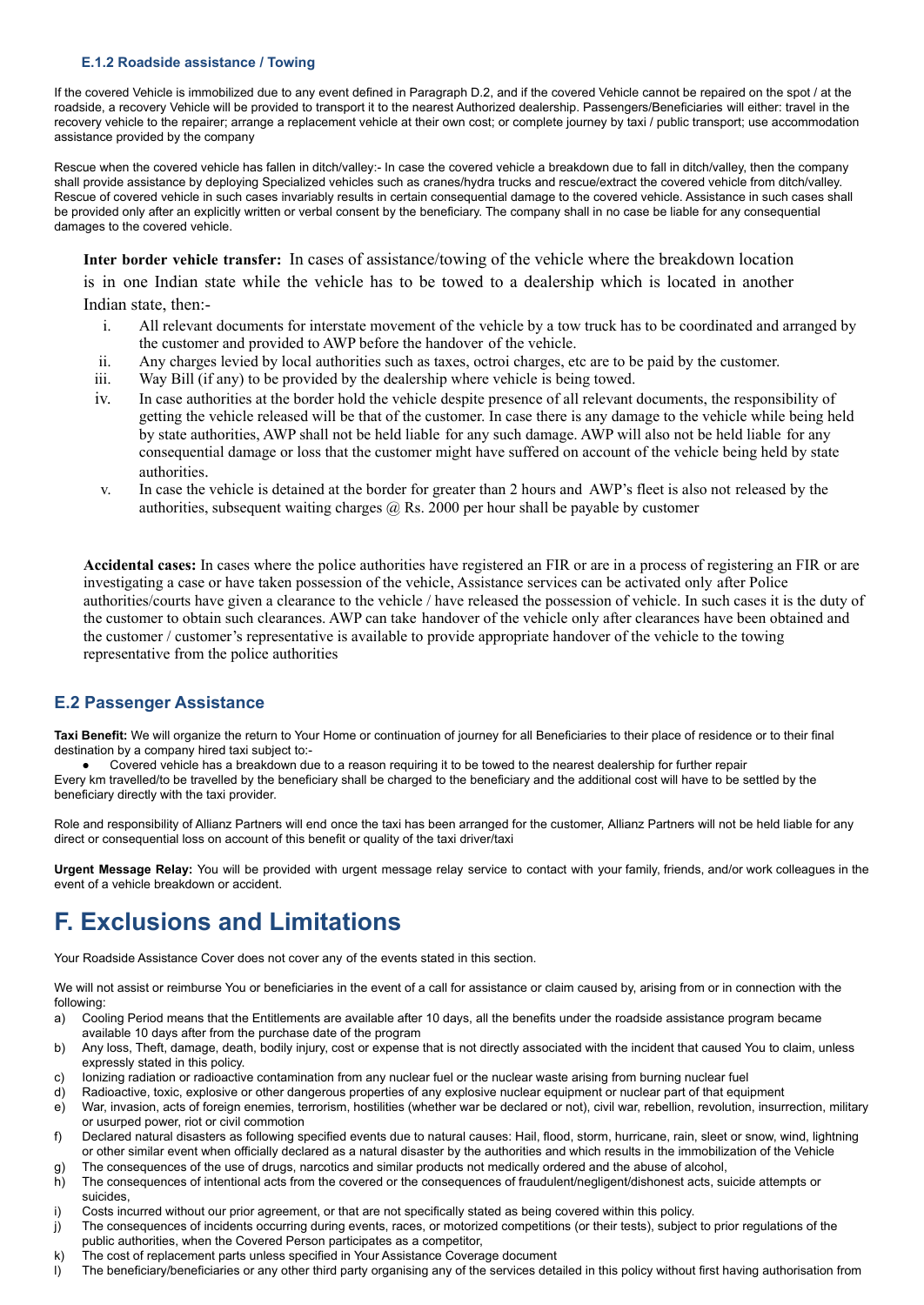us and a file number

- m) Any costs that would have been payable normally by You or the Beneficiaries, such as fuel, congestion or toll charges.
- n) Charges for specialist recovery or charges incurred by us where the covered Vehicle is not being used on a public highway when the breakdown/immobilisation occurred and the Vehicle was not accessible using our standard recovery equipment unless specified in Your Assistance Coverage document.
- o) Any consequences of Your Vehicle not being kept in a roadworthy condition or not being serviced according to the manufacturer's recommendations. We reserve the right to request proof of servicing,
- p) Immobilizations of the Vehicle determined by systematic recalls of the Manufacturer, periodic and non-periodic maintenance operations, checks, assembly of accessories
- q) Repetitive breakdowns, caused by the non-repair of the Vehicle, after Our first intervention.
- r) Faulty fuel gauge
- s) Speedometer not working
- t) Air-conditioning notworking Boot cannot be opened
- u) Problems relating to horns
- v) Damaged mirrors
- w) Damaged or faulty fuel cap Sunroof cannot be opened or closed Windows cannot be opened or closed Seat adjuster is
- faulty
- x) Seat belts are faulty
- y) Traction control lights are iluminated
- z) Other non-safety related lights/service warnings are iluminated When customer vehicle runs out of wind shield wiper fluid Front or rear wipers faulty, but weather conditions are fair

## **G. How to make a claim**

If You require assistance, please call us at 1800 419 9039

Do not make Your own arrangements without first contacting Us. Should You require assistance, contact us with the following details

- a) Your exact location<br>b) Your registration nu Your registration number
- c) A contact telephone/mobile number

All calls are recorded and may be used for training purposes.